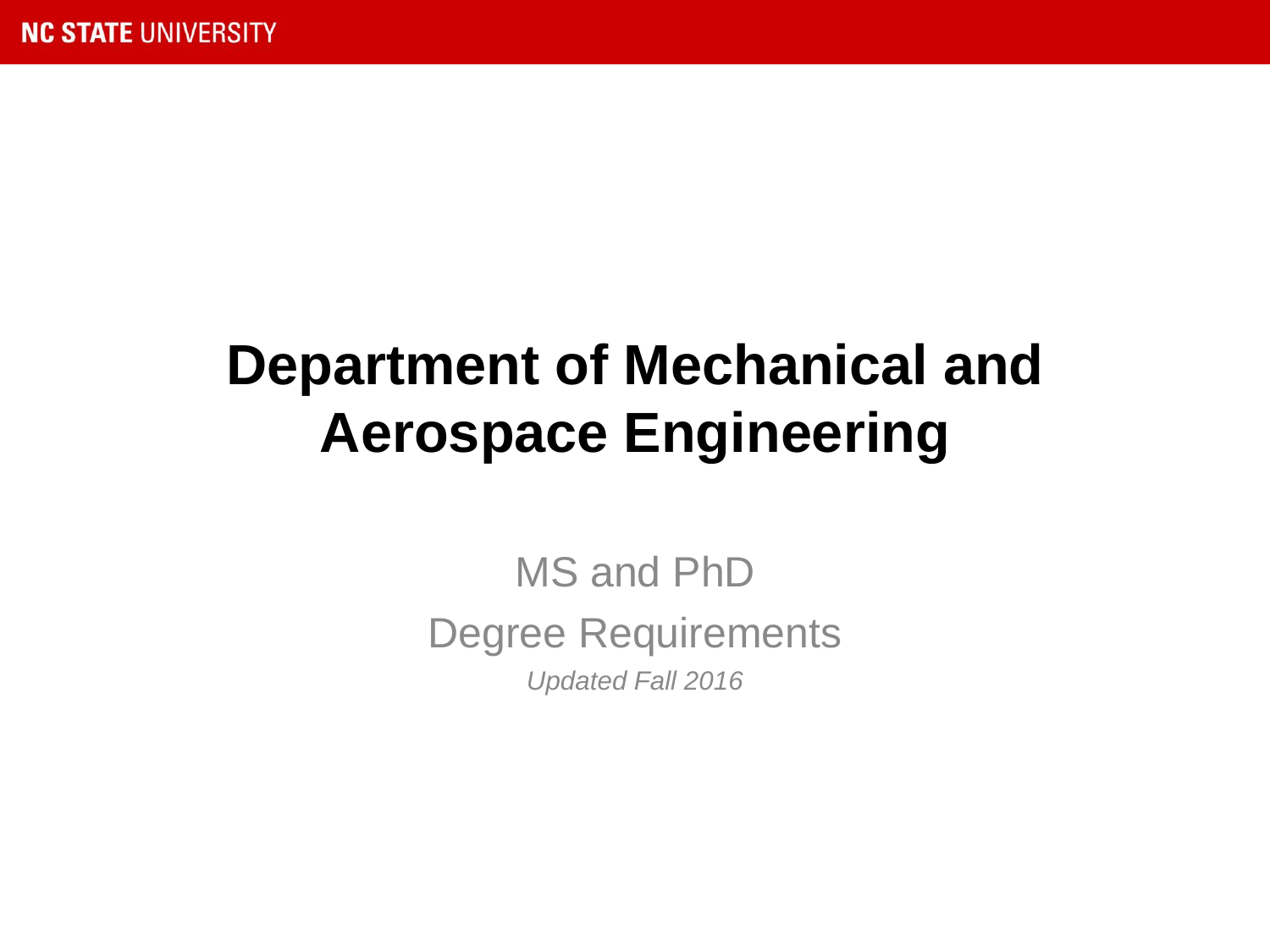# **MS Degree Requirements (Non-thesis)**

| <b>Graded Courses: 27.0 credits</b><br>-May include up to three non-MAE<br>approved courses |  |
|---------------------------------------------------------------------------------------------|--|
| Project: 3.0 credits                                                                        |  |
| <b>Total:</b> 30.0 credits                                                                  |  |
|                                                                                             |  |
|                                                                                             |  |
|                                                                                             |  |
|                                                                                             |  |
|                                                                                             |  |

| <b>Course Type</b>                         | <b>Credits</b> |
|--------------------------------------------|----------------|
| <b>MAE Graded Course</b>                   | 3.0            |
| <b>MAE Graded Course</b>                   | 3.0            |
| <b>MAE Graded Course</b>                   | 3.0            |
| <b>MAE Graded Course</b>                   | 3.0            |
| <b>MAE Graded Course</b>                   | 3.0            |
| <b>MAE Graded Course</b>                   | 3.0            |
| <b>Graded Course</b><br>(Optional non-MAE) | 3.0            |
| <b>Graded Course</b><br>(Optional non-MAE) | 3.0            |
| <b>Graded Course</b><br>(Optional non-MAE) | 3.0            |
| <b>MAE 586</b>                             | 3.0            |
| <b>Total Credits</b>                       | 30.0           |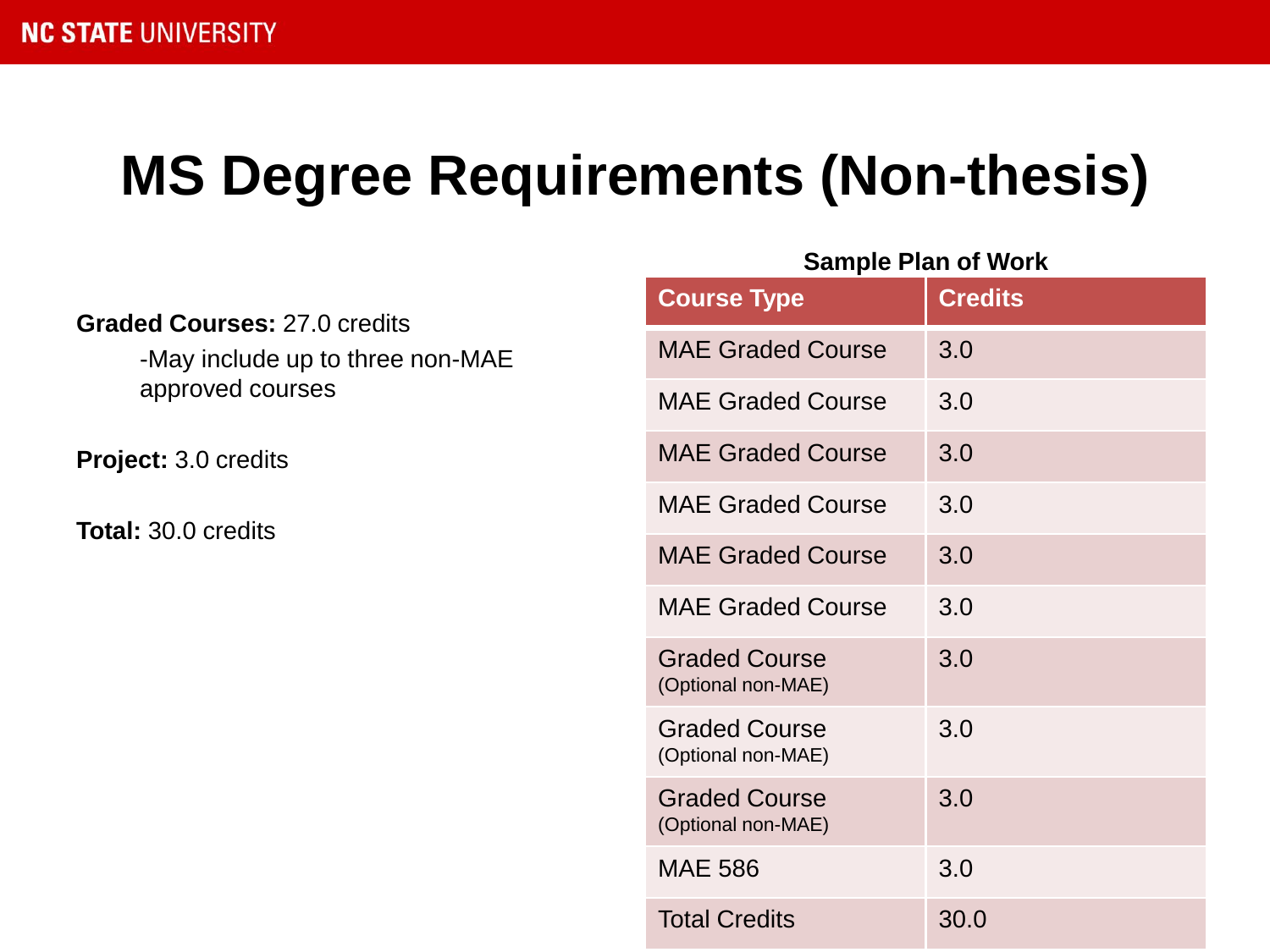## **MS Degree Requirements (Thesis)**

| <b>Graded Courses: 21.0 credits</b><br>-May include up to three non-MAE<br>approved courses |  |
|---------------------------------------------------------------------------------------------|--|
| <b>Research: 9.0 credits</b>                                                                |  |
| <b>Total:</b> 30.0 credits                                                                  |  |
|                                                                                             |  |
|                                                                                             |  |
|                                                                                             |  |
|                                                                                             |  |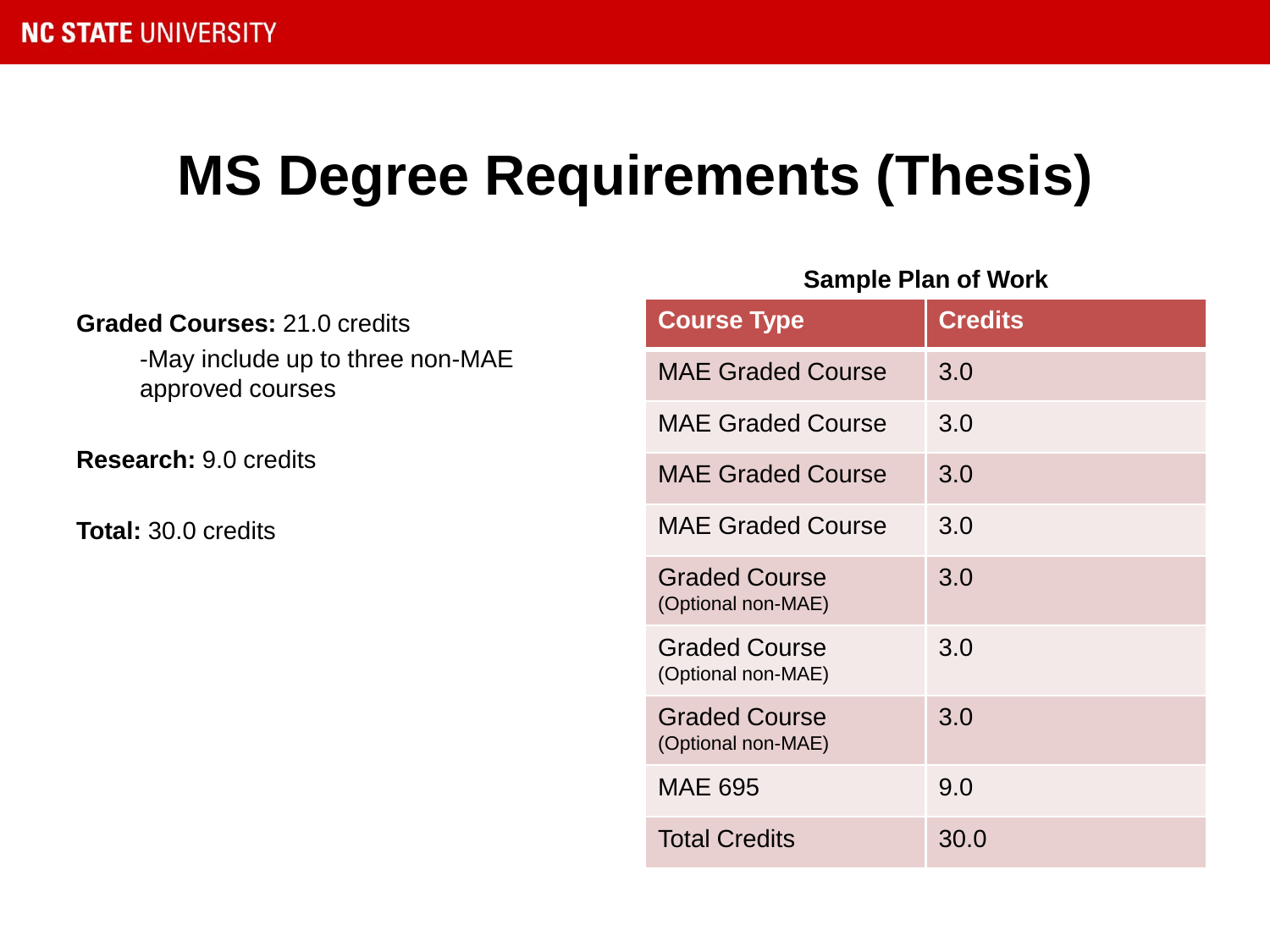### **PhD Degree Requirements (without Minor)**

| If previous MS is from NCSU                                                                      | <b>Course Type</b>                         | <b>Credits</b> |
|--------------------------------------------------------------------------------------------------|--------------------------------------------|----------------|
| <b>MS Transfer Credit: 30.0</b>                                                                  | <b>Transfer Credit</b>                     | 30.0           |
|                                                                                                  | <b>MAE Graded Course</b>                   | 3.0            |
| <b>Graded Courses: 18.0 credits</b><br>-May include up to two non-MAE approved<br>courses        | <b>MAE Graded Course</b>                   | 3.0            |
|                                                                                                  | <b>MAE Graded Course</b>                   | 3.0            |
| <b>Research: 24.0 credits</b><br><b>Total: 72.0 credits</b>                                      | <b>MAE Graded Course</b>                   | 3.0            |
|                                                                                                  | <b>Graded Course</b><br>(Optional non-MAE) | 3.0            |
|                                                                                                  | <b>Graded Course</b><br>(Optional non-MAE) | 3.0            |
|                                                                                                  | <b>MAE 895</b>                             | 24.0           |
| *starting Fall 2016, all PhD students are required to take a<br>minimum of two 700-level courses | <b>Total Credits</b>                       | 72.0           |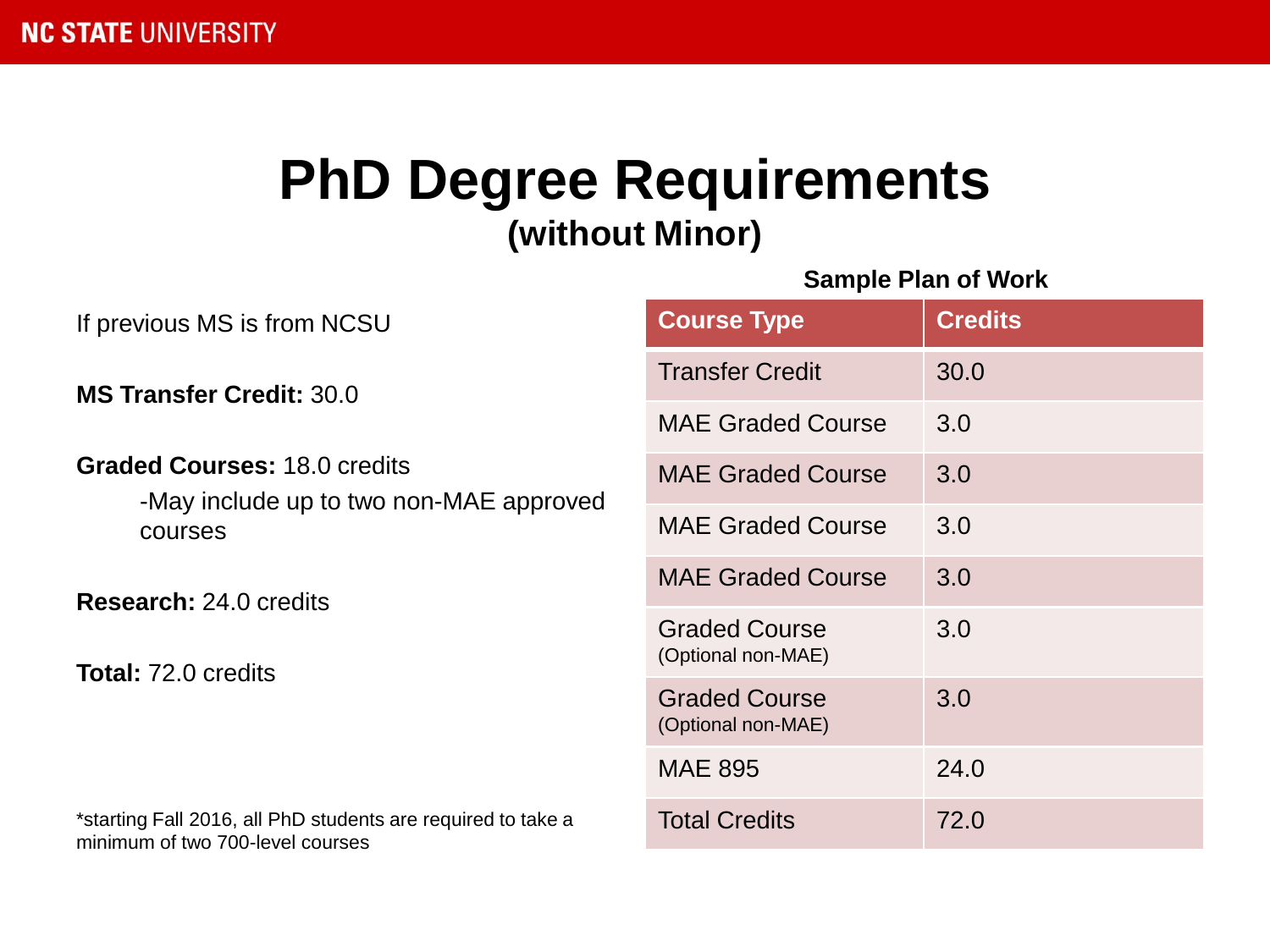## **PhD Degree Requirements (with Minor)**

| If previous MS is from NCSU                                                                      | <b>Course Type</b>                   | C              |
|--------------------------------------------------------------------------------------------------|--------------------------------------|----------------|
| <b>MS Transfer Credit: 30.0</b>                                                                  | <b>Transfer Credit</b>               | Ć              |
|                                                                                                  | <b>MAE Graded Course</b>             |                |
| <b>Graded Courses: 21.0 credits</b>                                                              | <b>MAE Graded Course</b>             | $\ddot{\cdot}$ |
| -May include up to thee non-MAE<br>approved courses for minor                                    | <b>MAE Graded Course</b>             | Ć              |
| <b>Research: 24.0 credits</b>                                                                    | <b>MAE Graded Course</b>             | Ć              |
| <b>Total: 75.0 credits</b>                                                                       | <b>Graded Course</b><br>(minor area) | Ć              |
|                                                                                                  | <b>Graded Course</b><br>(minor area) | Ć              |
|                                                                                                  | <b>Graded Course</b><br>(minor area) |                |
| *starting Fall 2016, all PhD students are required to take a<br>minimum of two 700-level courses | <b>MAE 895</b>                       | $\tilde{z}$    |
|                                                                                                  | Total Credits                        |                |

| <b>Course Type</b>                   | <b>Credits</b> |
|--------------------------------------|----------------|
| <b>Transfer Credit</b>               | 30.0           |
| <b>MAE Graded Course</b>             | 3.0            |
| <b>MAE Graded Course</b>             | 3.0            |
| <b>MAE Graded Course</b>             | 3.0            |
| <b>MAE Graded Course</b>             | 3.0            |
| <b>Graded Course</b><br>(minor area) | 3.0            |
| <b>Graded Course</b><br>(minor area) | 3.0            |
| <b>Graded Course</b><br>(minor area) | 3.0            |
| <b>MAE 895</b>                       | 24.0           |
| <b>Total Credits</b>                 | 75.0           |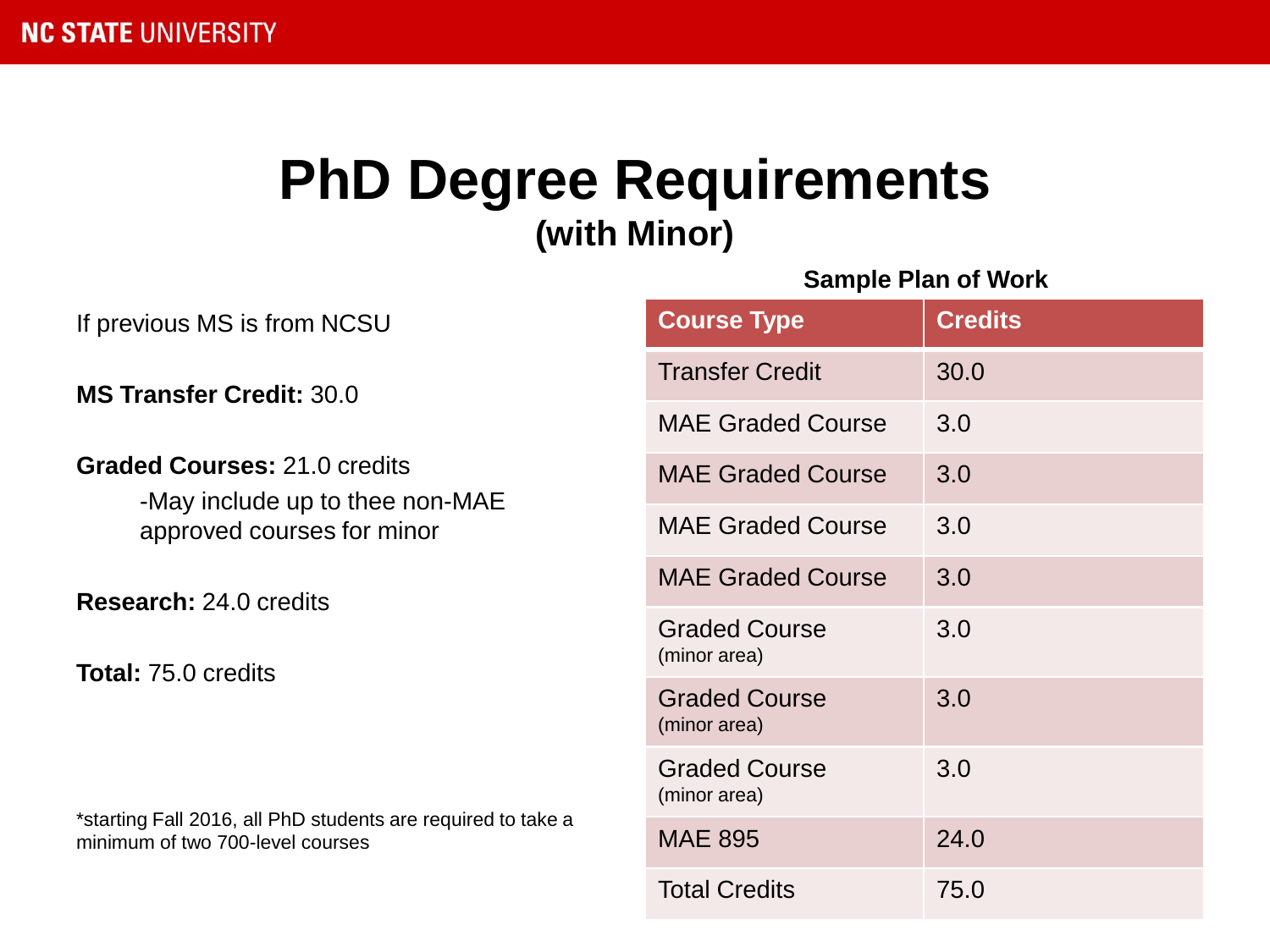### **PhD Degree Requirements (without Minor)**

| If previous MS is <b>NOT</b> from NCSU                                                           | <b>Course Type</b>                         | <b>Credits</b> |
|--------------------------------------------------------------------------------------------------|--------------------------------------------|----------------|
| <b>MS Transfer Credit: 18.0</b>                                                                  | <b>Transfer Credit</b>                     | 18.0           |
|                                                                                                  | <b>MAE Graded Course</b>                   | 3.0            |
| <b>Graded Courses: 18.0 credits</b><br>-May include up to two non-MAE approved<br>courses        | <b>MAE Graded Course</b>                   | 3.0            |
|                                                                                                  | <b>MAE Graded Course</b>                   | 3.0            |
| <b>Research: 36.0 credits</b><br><b>Total: 72.0 credits</b>                                      | <b>MAE Graded Courses</b>                  | 3.0            |
|                                                                                                  | <b>Graded Course</b><br>(Optional non-MAE) | 3.0            |
|                                                                                                  | <b>Graded Course</b><br>(Optional non-MAE) | 3.0            |
|                                                                                                  | <b>MAE 895</b>                             | 36.0           |
| *starting Fall 2016, all PhD students are required to take a<br>minimum of two 700-level courses | <b>Total Credits</b>                       | 72.0           |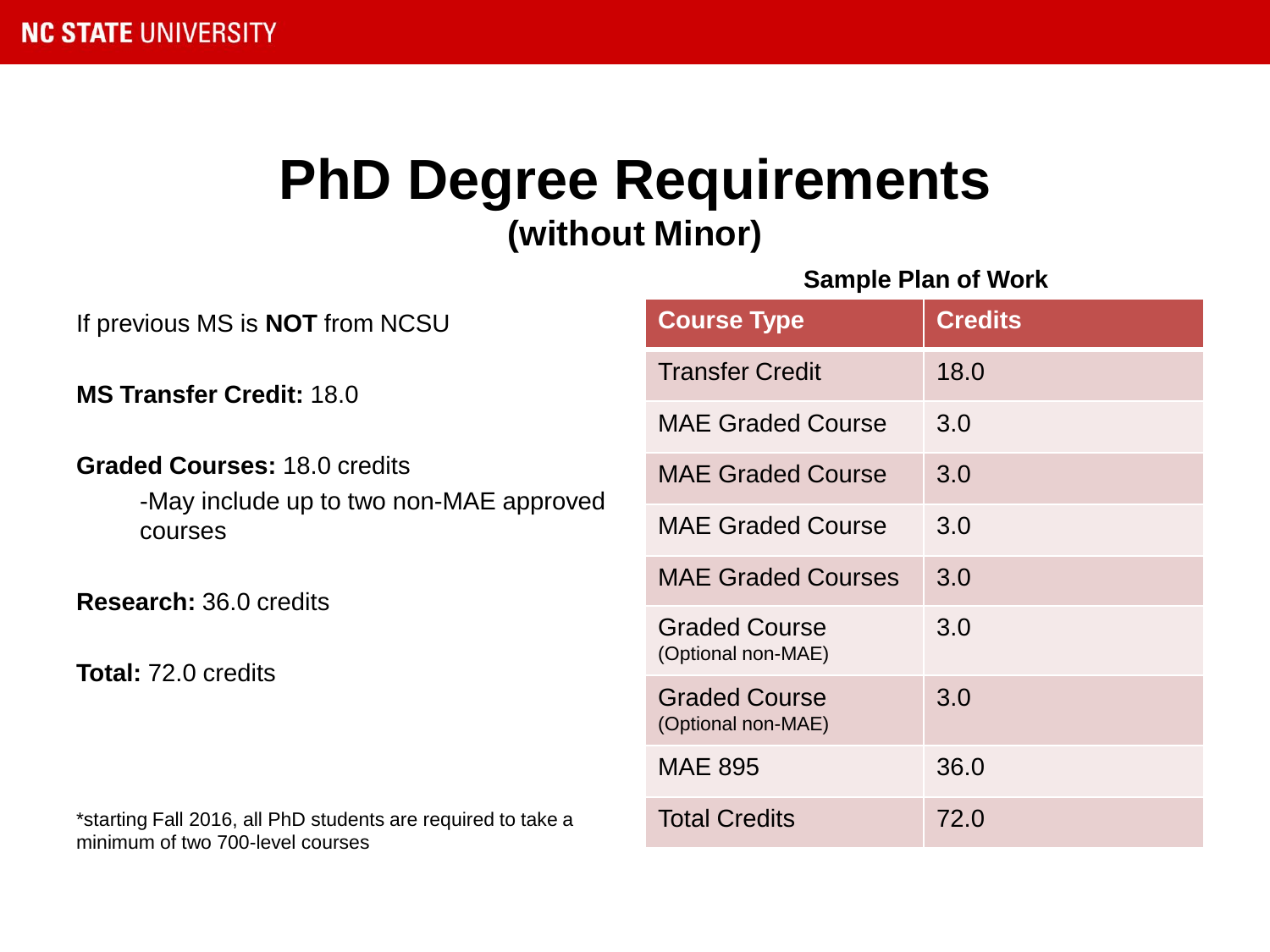## **PhD Degree Requirements (with Minor)**

| If previous MS is <b>NOT</b> from NCSU                                                               |
|------------------------------------------------------------------------------------------------------|
| MS Transfer Credit: 18.0                                                                             |
| <b>Graded Courses: 21.0 credits</b><br>-May include up to thee non-MAE<br>approved courses for minor |
| <b>Research: 33.0 credits</b>                                                                        |
| <b>Total: 72.0 credits</b>                                                                           |
|                                                                                                      |
| *starting Fall 2016, all PhD students are required to take a<br>minimum of two 700-level courses     |

| <b>Course Type</b>                   | <b>Credits</b> |
|--------------------------------------|----------------|
| <b>Transfer Credit</b>               | 18.0           |
| <b>MAE Graded Course</b>             | 3.0            |
| <b>MAE Graded Course</b>             | 3.0            |
| <b>MAE Graded Course</b>             | 3.0            |
| <b>MAE Graded Course</b>             | 3.0            |
| <b>Graded Course</b><br>(minor area) | 3.0            |
| <b>Graded Course</b><br>(minor area) | 3.0            |
| <b>Graded Course</b><br>(minor area) | 3.0            |
| <b>MAE 895</b>                       | 33.0           |
| <b>Total Credits</b>                 | 72.0           |